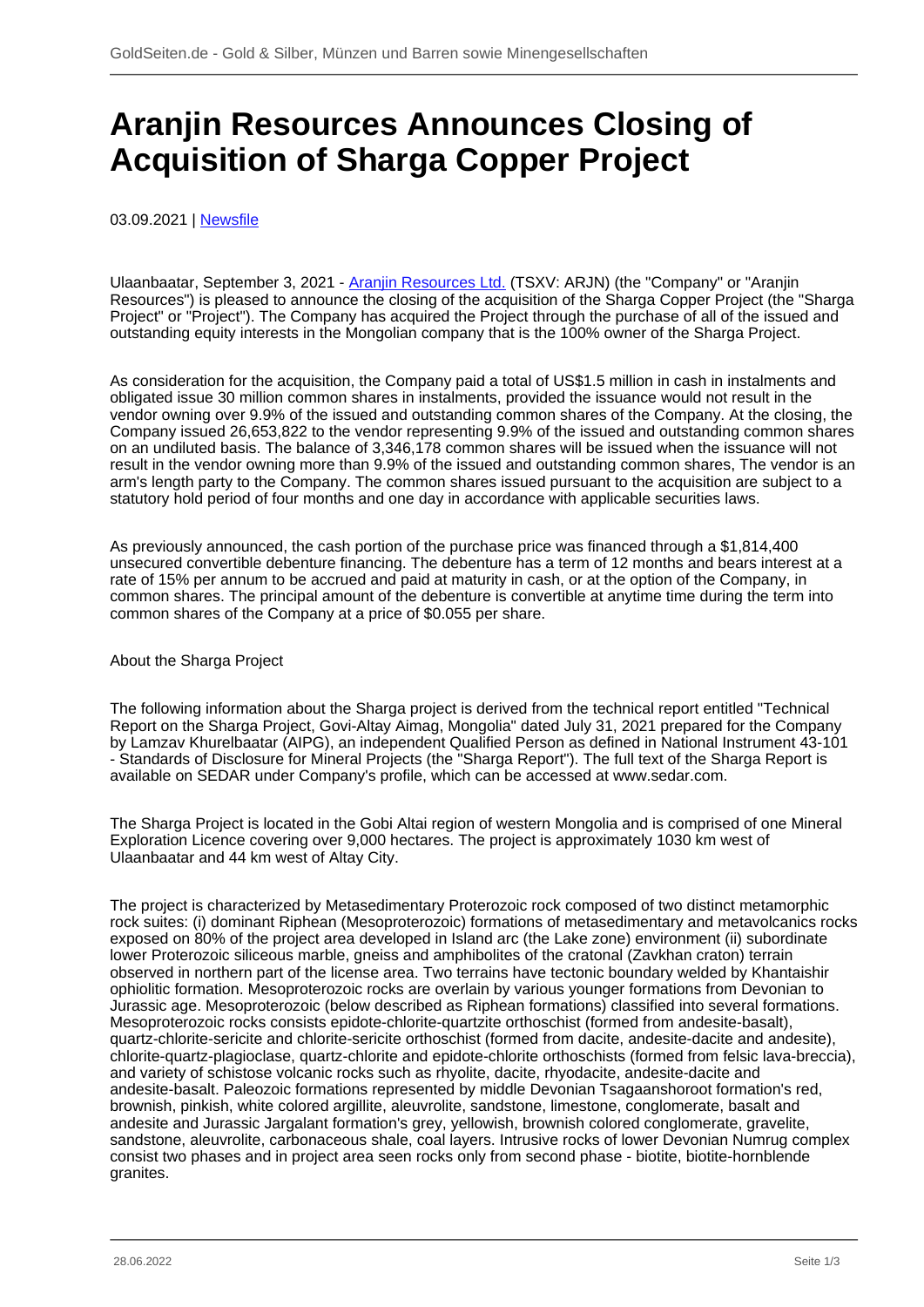Main alteration and sulphide assemblages in the project indicate possible deposition of volcanic hosted massive sulphide (VMS) type of Cu-Zn (Au, Ag) mineralization of Kuroko VMS type in the Maikhan Ulaan Uul deposit and West, East and North Sharga prospects.

Exploration work conducted in 2019 by a prior owner of the Sharga licence, Gobi Exploration LLC, defined four high grade copper targets and extensive electromagnetic anomalies typical of volcanic hosted massive sulphide mineralization ​ Prior work included 74 rock chip samples, five diamond core drill holes totaling 300 metres (with three holes totaling 98 m drilled on a placer gold prospect), 77 drill core samples & #8203; 921 line kilometres of ground magnetics & #8203; and 40 line kilometres of Transient Electro Magnetic (TEM) surveys. ​

A single diamond core drill hole was completed into two of the better electromagnetic anomalies. The most favourable results from the core samples assayed include:

East Sharga Discovery (one drill hole to 172.5 metres depth)

● SHD001 - 37.8m at 0.95% copper, 1.37g/t gold and 6.8g/t silver from 132.6 metres

​ West Sharga Discovery (one drill hole to 50 metres depth)

● SHD002 - 11m at 0.15% copper and 0.12g/t gold from 28 metres.

True thickness of intersected mineralization in the West Sharga drill holw is estimated at 6.3m. It is not possible to determine the true thickness of East Sharga intersection due to vertical dipping of drill hole.

The analytical work was done at SGS-IMME Mongolia laboratory located in Ulaanbataar, Mongolia. The laboratory Certificate of accreditation (ISO/IEC 17025:2017) expires in 16 December 2024. SGS-IMME Mongolia is an inspection, verification, testing and certification laboratory and part of SGS Global, which is accredited in many countries worldwide and independent of the Company, vendor and the property.

The QP recommended further exploration work be completed on the project in two phases. The first phase recommendations include:

- 1. 20 m ground magnetic survey to determine the shape, geological and structural features of the mineralized massive sulphide and quartz veining zones.
- 2. TEM survey on the Aguit, North, West and East Sharga to determine sulphide ores distribution in depth.
- 3. Structural mapping of Mesoproterozoic rocks to reveal ore controlling structures.
- 4. Rockchip sampling of new mineralized zones revealed during mapping.

The estimated budget for the first phase of the recommended work program is US\$146,500 and is expected to commence in September 2021.

Depending on results of the first phase, the Sharga Report recommends following up with 3000m of diamond drilling in 15 holes.

The scientific and technical information in this press release has reviewed and approved by Lamzav Khurelbaatar (AIPG), a independent Qualified Person as defined in National Instrument 43-101 - Standards of Disclosure for Mineral Projects.

## Early Warning Disclosure

Steppe Gold Ltd. ("Steppe") acquired the \$1,814,400 unsecured convertible debenture pursuant to the Sharga Project financing. Prior to the acquisition of the debenture Steppe did not own or exercise direction or control over any securities of the Company. Following the acquisition of the debenture Steppe owned or exercised direction or control over a \$1,814,400 unsecured convertible debenture exercisable into 32,989,090 common shares of the Company. Assuming conversion of the debenture in full, Steppe would